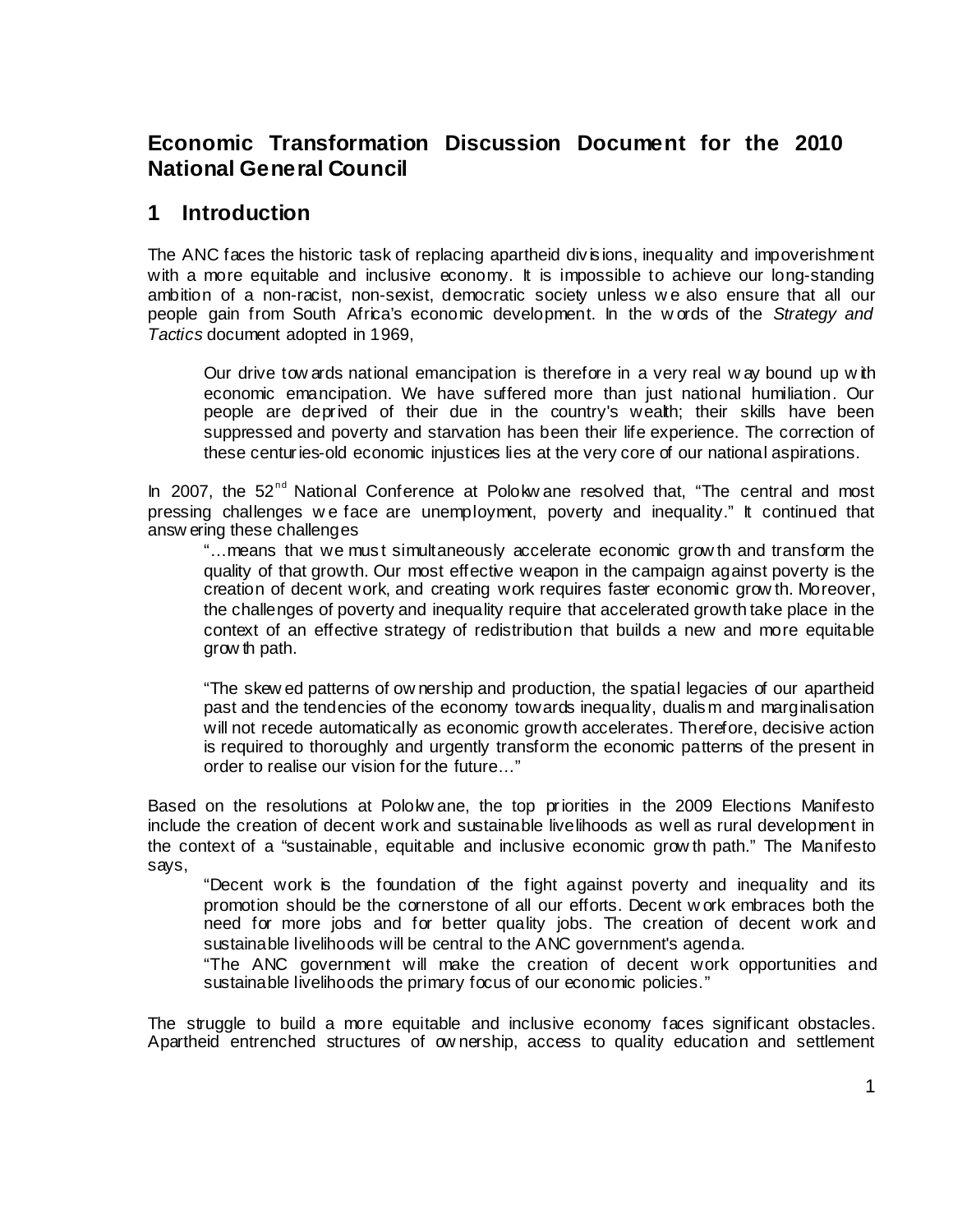patterns that reproduce inequalities. It designed economic and state institutions that favour a small minority at the cost of the ANC's constituencies. These systems prove difficult to unw ind, since they are embedded in long-standing and complex systems of decision-making and resource allocation. They establish a balance of economic pow er biased toward capital, w hich means we need a strategic approach and realism to achieve our aims.

The international context adds to the challenge. The global economic dow nturn that hit in 2008 brought massive job losses for ordinary workers; reduced government revenues; and increased volatility in international export and financial markets. In the long run, moreover, South Africa has to reduce emissions.

This paper aims to help concretise ANC positions on the economy and identify areas that still require discussion by:

- Review ing shortcomings as well as progress around the economy since 1994
- Identifying core strategies to ensure more equitable, inclusive and sustained growth going forward, and
- Unpacking some policy debates in that context.

The analysis here underscores that the decent work agenda means that ANC policies must go beyond the relief of poverty to address inequality and exclusion. Since 1994, the ANC-led state has made great progress in transforming government grants, infrastructure and social services to improve conditions for poor communities. Addressing inequality requires in addition stronger programmes that w ill:

- Transform systems of production and ow nership so as to create employment opportunities on a large scale and increase the economic power of poor communities and workers;
- Enhance social and economic mobility especially by giving poor communities more equitable access to quality secondary and tertiary education, and by doing more to provide skills and career paths for workers; and
- Encourage more equitable income distribution overall, including by limiting executive incomes and the conspicuous consumption of luxuries.

In effect, achieving a more equitable society, given the current national and international balance of power, involves a trade off: government will systematically reduce the normal costs of doing business, which increases the space for using sticks and carrots to get capital to support strategies to establish a more equitable economy and society. By extension, the pillars of an equitable development strategy are:

- 1. The state must respond more effectively to factors that impose unnecessary costs on business and the economy, notably around the value of the rand, the quality and cost of infrastructure, skills bottlenecks and the regulatory framework.
- 2. By cutting unnecessary costs to business, the state creates the space to strengthen strategies to achieve a more equitable economy and society, including:
	- a. Encouraging investment in projects that can create decent work on a large scale, including upgrading conditions for marginal w orkers. The state should continue to increase the resources available for investment through the IDC and rural development schemes. At the same time, it must ensure that sector strategies in agriculture, mining, manufacturing and services, including the public service, focus consistently on employment creation in the medium term, w hile laying a basis for knowledge-based grow th in the longer run.
	- b. Supporting greater equity by encouraging broader ow nership, including through collective shareholding by w orkers and communities and support for co-ops and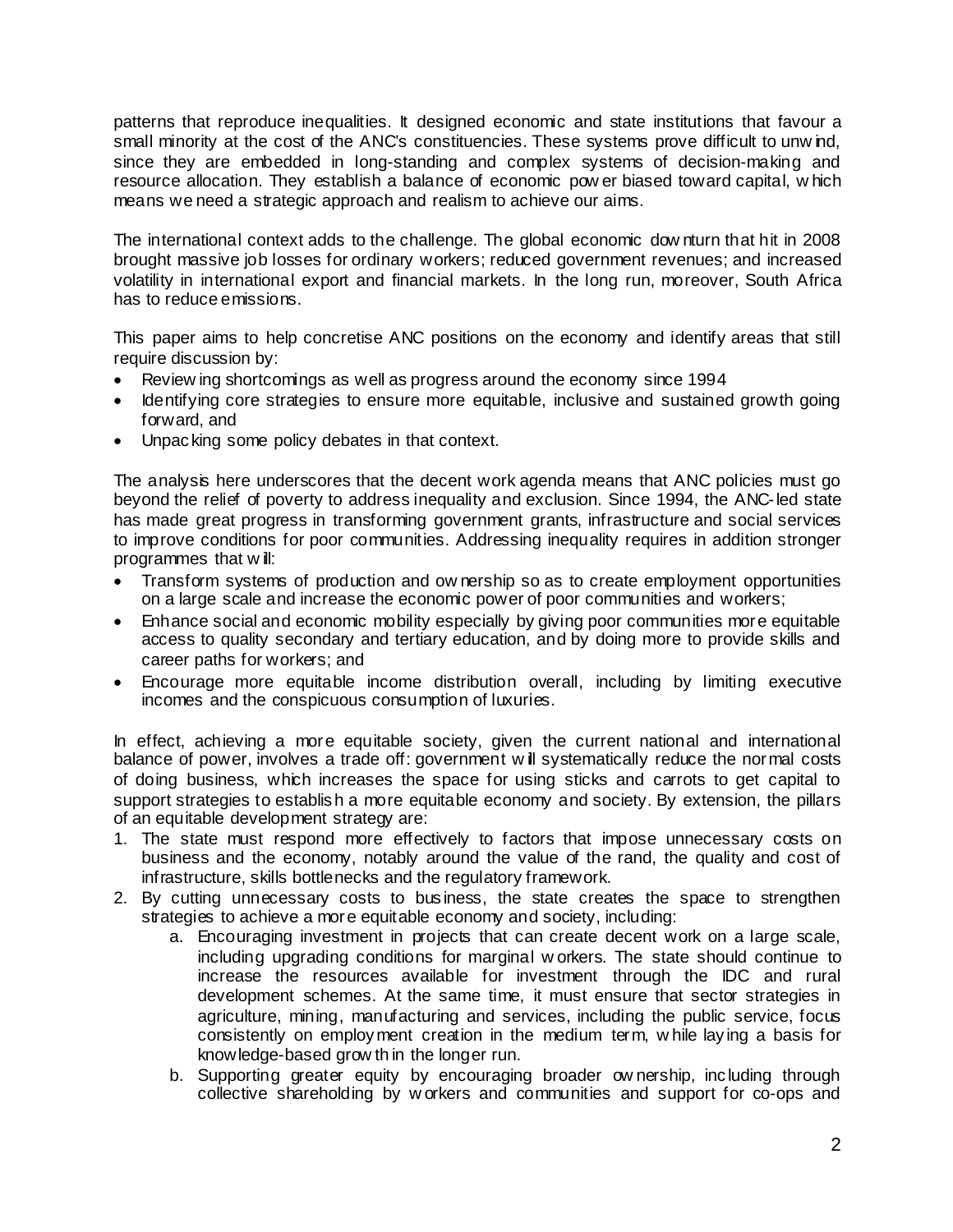small and micro enterprise; promoting economic and social mobility for working people and their children, including by improving access to quality education; and discouraging conspicuous consumption by the rich.

c. Strengthening social protection in ways that enhance access to economic opportunities for the unemployed.

Implementing this kind of transformative strategy requires that the ANC initiate a more strategic approach to private capital. For a capitalist economy to succeed, the state has to keep business sufficiently profitable. It should act to raise costs for business only where required by the imperative of achieving a more inclusive and equitable economy. We can no longer afford to let individuals, departments or agencies raise the cost of doing business in line with their own priorities or through poorly-thought out-measures at the expense of national needs and aims.

While there is broad agreement about the pillars of an equitable development strategy, some key debates remain. These debates relate to the balance of power and ow nership, including the potential of nationalisation; the function of narrow BEE, in the sense of measures that require businesses or the state to finance individual black ow ners; whether short-run capital inflows should be taxed; how to overcome apartheid settlement patterns; how to shape a developmental state that can carry out a systematic development strategy; and w hat monetary policy is needed to support more equitable growth.

Part 2 of this discussion paper review s progress in transforming the apartheid economy since 1994. Part 3 presents proposals for a growth path based on the decent work agenda in greater detail, and discusses the implications for the developmental state. A final section outlines the core economic debates.

## **2 Economic progress since 1994**

### **2.1 Economic growth**

The South African economy grew 3,8% a year between 1994 and 2008. While not outstanding, its growth rate essentially tracked the international average. Only lower-income countries like China and India expanded much faster. Amongst upper middle-income countries, South Africa ranked 22 out of 33 for grow th from 1994 to 2008. It outranked Argentina, Mexico and the Czech Republic, and lagged Chile and Malaysia as w ell as most of Eastern Europe.

The global economic dow nturn that started in 2008 strongly affected South Africa. The GDP declined 3% before beginning to recover in mid-2009. The dow nturn also caused a very severe drop in government revenues. For the 2009 fiscal year, government income shrank around 10%, and the fiscal deficit climbed to around 7%. That greatly reduced the ability of the state to respond to further international economic instability as well as to expand core programmes.

## **2.2 Inequality and unemployment**

Despite reasonable growth, the economy remained deeply inequitable, w ith the highest unemployment rate of any middle income country. The richest 10% of households received more than 40% of the national income, compared to just over 30% in most other upper-middle income countries and the rapidly growing economies of Asia. South Africa is still one of the most inequitable countries in the world.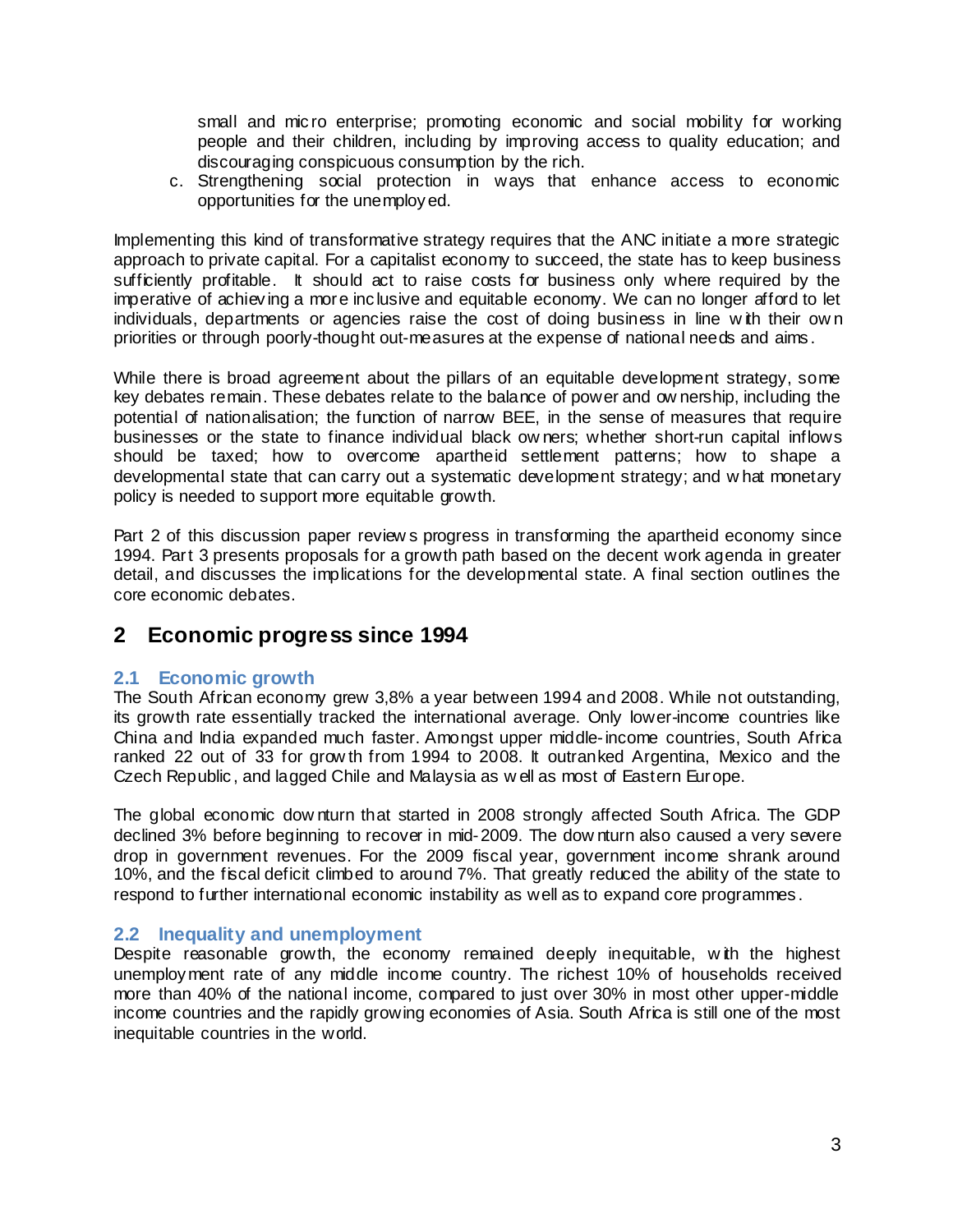

**Table 1. Share of richest 10% of households in national income compared to other uppermiddle income countries and selected Asian countries, mid-'00s**

*Notes:* \*South Korea is an upper-income country and Vietnam, India and China are low income or lower-middle income countries. *Source:* UNDP, indicators for 2009 Human Dev elopment Report. Downloaded f rom *www.undp.org* in May 2010.

In addition to the human costs of mass poverty, inequality in itself undermines sustained grow th. It limits domestic demand. It also makes it harder to pursue a consistent development strategy. Privileged groups lobby hard for projects that meet their needs, such as mega infrastructure projects in rich areas and narrow BEE. The ANC's core constituency of w orking people and the rural poor demand stronger programmes to catch up with the rich. Conflict over policy decisions often paralyses government even w hen urgent responses seem obvious and necessary.

South Africa's deep inequalities result from the exclusionary and divided economic and social systems established under apartheid. These systems privileged a minority by depriving the majority of access to assets, including land and finance; quality education and certified skills; decent government services; and access to market institutions. They aimed both to reduce the majority to poorly paid w age labour and to limit migration into the cities. That in turn provided more opportunities and state resources for the minority.

The exclusionary systems established under apartheid continue to influence the economy. As Table 1 shows, in the late '00s less than half the working-age population earned an income from work. That contrasts w ith the international norm of around tw o thirds. In the former Bantustan regions, only a third of working-age people w ere employed. The International Labour Organisation found that South Africa ranked amongst the ten countries with the low est levels of employment worldwide.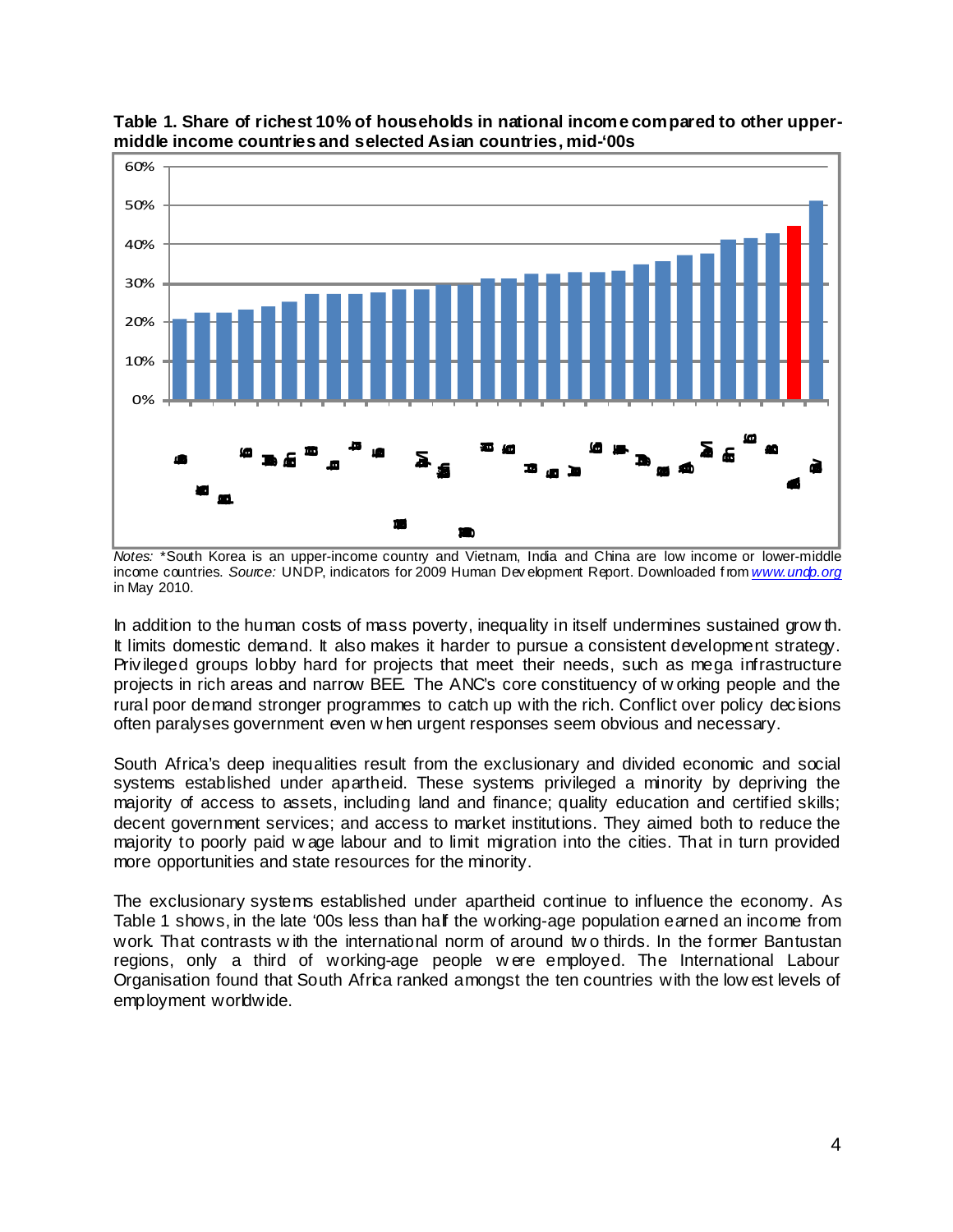



Source: Data for South Africa calculated from findings on employment status by municipal district from Statistics South Africa, Quarterly Labour Force Survey, third quarter 2008. Database downloaded from www.statssa.gov.za in May 2010. International norm from ILO Key Indicators for the Labour Market (KILM) 2008, section on employment ratios, downloaded from www.ilo.org in March 2010.

The relatively rapid economic growth of the mid-'00s led to the creation of almost tw o million new employment opportunities. As a result, the share of working-age adults earning some kind of income climbed from 40% in September 2002 to 45% in the third quarter of 2008. With the international economic dow nturn, how ever, by the first quarter of 2010 almost million jobs, or 6% of the total, disappeared and the employment ratio fell back to 41%. As in the rest of the world, job losses persisted even when the GDP began to grow again in late 2009.

In addition to low levels of employment, many employed people had very low incomes. In 2008, 37% of all employees earned under R1000 a month. Informal, domestic and agricultural w orkers made up a third of all w orking people, but tw o thirds of those earning under R1000 a month. African w omen made up only 40% of all employed people (w ith 20% in domestic w ork), but over 50% of those earning under R1000 a month.

From 1994 to 2009 the share of total remuneration in the national income declined from 50% to 45%, w hile the share of profits climbed from 40% to 45%. This trend, which started in the early 1980s, pointed to growing class differentials.

The settlement patterns left by apartheid fuelled inequality by leaving much of the population far from economic opportunities. Moreover, the former Bantustans saw huge backlogs in government services and infrastructure as a result of underfunding under apartheid.

In 2009, using Quantec municipal data, some 30% of the population, and 38% of Africans, still lived in the former Bantustans. The share of the African population in the former Bantustans had declined from 44% in 1994. Some 29% of Africans lived in the metro areas in 2009, up from 23% in 1994.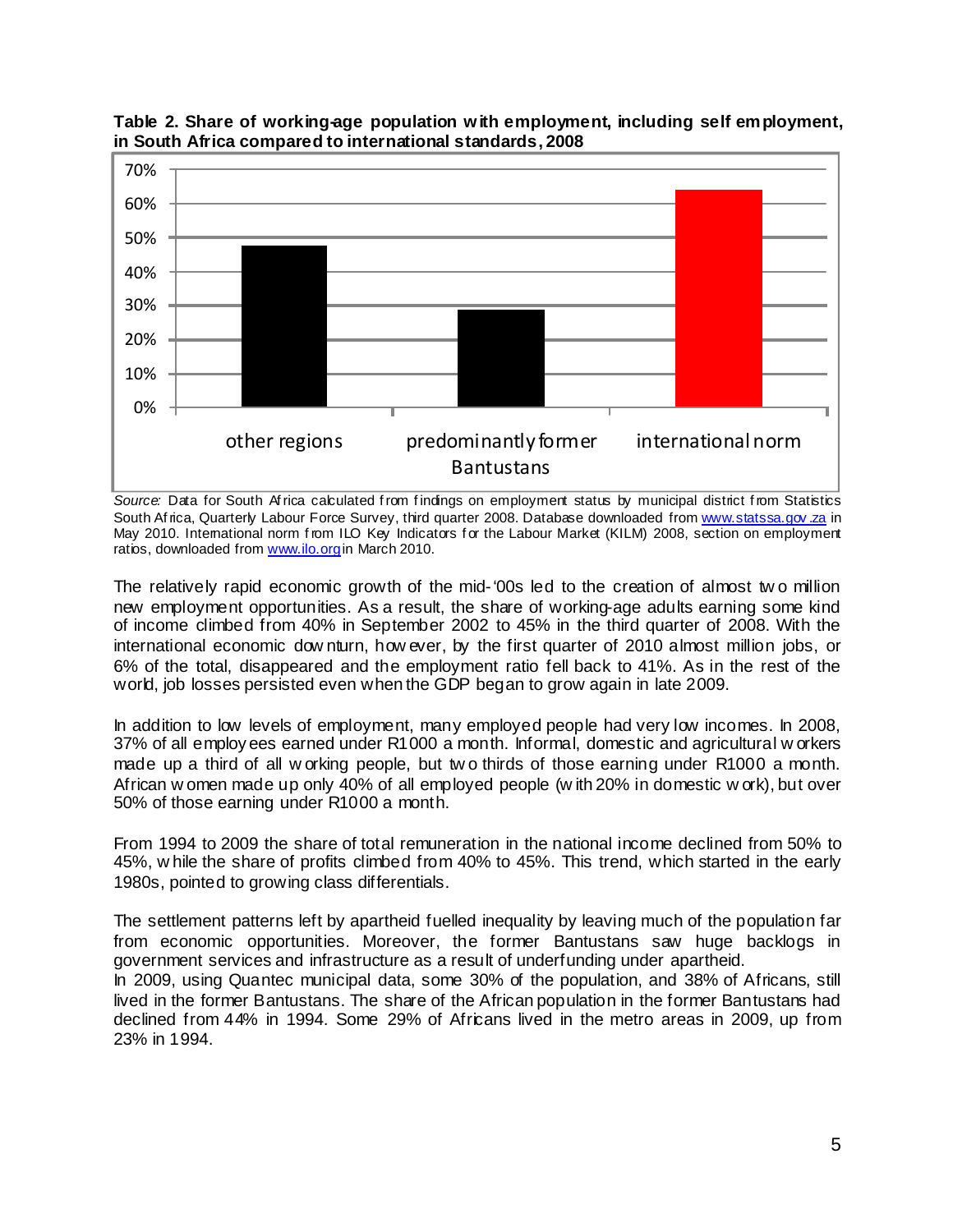### **Settlement density by region**



The average household income in the former Bantustans was about a third that in the metros, while joblessness remained very high as indicated in Table xx above. Moreover, the former Bantustans still accounted for the main backlogs in government services. In 2007, they held a fifth of all households but half of those with a pit or no toilet, three quarters of those w ithout improved w ater, and tw o fifths of those without electricity for lighting. Moreover, households in the former Bantustans w ere far more likely to face interruptions in both w ater and electricity. A vicious cycle of poverty has emerged: since most households in the former Bantustans cannot afford to pay for quality services, their municipalities cannot provide them. In 2008, the average

municipality in the former Bantustans spent about R400 a year per resident, compared to over

## **2.3 Structures of production and control**

R4000 in the metros.

Ultimately, the structure of ownership – of capital – lies at the heart of any understanding of the economy and especially of inequality. By definition, there is a dialectical relationship between capital relations (in the sense of w ho ow ns and controls economic activity) and the production structure. The specific nature of ownership both reflects and shapes investment and production decisions. In turn, those decisions determine employment opportunities and economic growth.

Apartheid entrenched structures of production and ow nership characterised by dependence on mining-based exports and heavily concentrated ownership. After 1994, this situation w as modified by grow th in the financial industry and new ly deregulated service sectors; declining profitability in manufacturing and in the contribution to the GDP of gold mining and agriculture; and increased state support for black capital.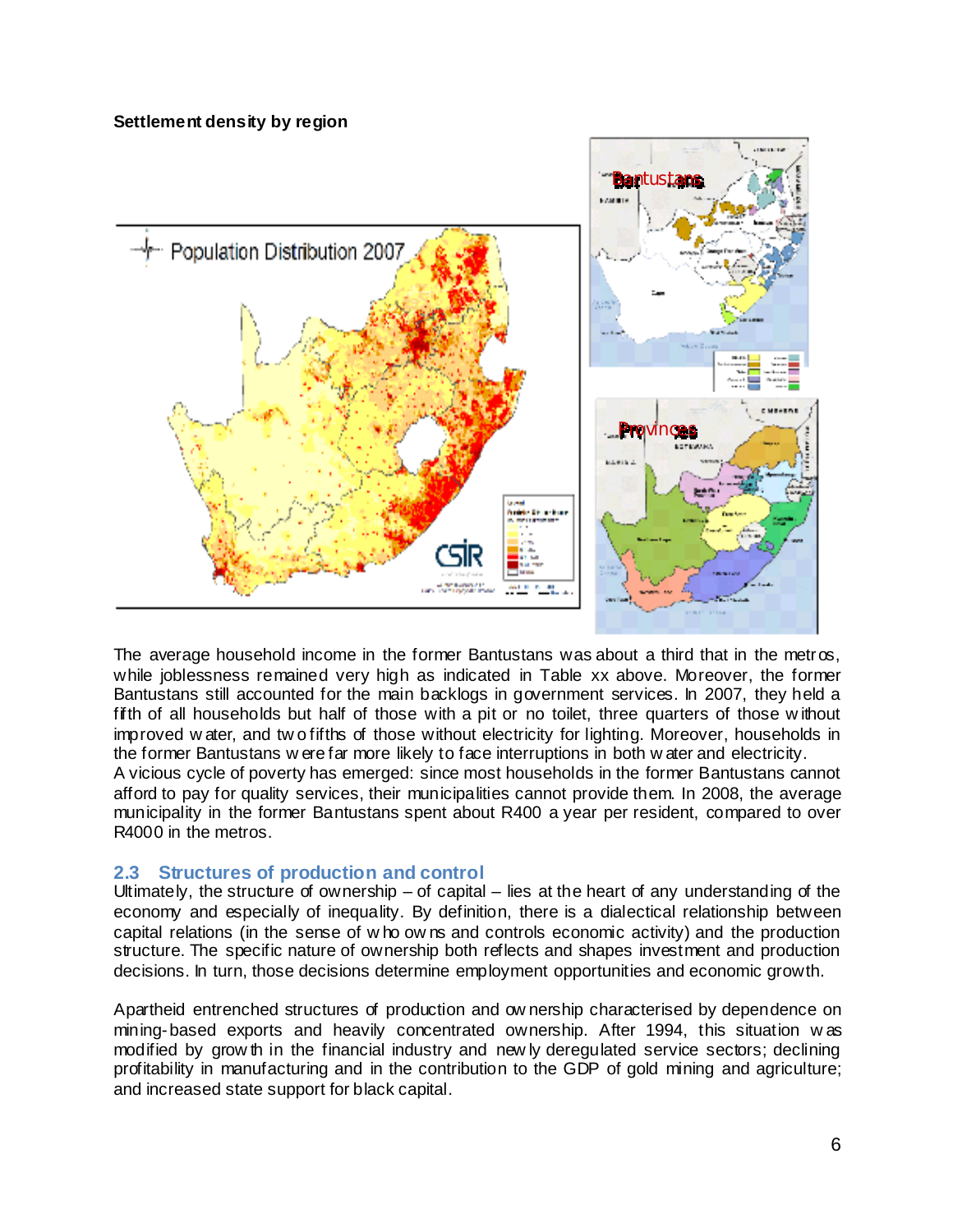Through the years from 1994, exports based on the mining value chain, including heavy coalbased chemicals from SASOL and refined metals, accounted for half of all exports although less than 10% of employment and 20% of total value added. Mining economies like South Africa are typically highly concentrated, since most mining requires large producers. In addition, the apartheid system left South Africa w ith very limited production by small and micro enterprises compared to other middle-income countries.

While mining exports remained critical after 1994, most growth in value added occurred in finance, communications, retail and business services. These four sectors accounted for two thirds of all economic grow th betw een 1994 and 2009. Grow th in construction and mining-based construction w as somew hat faster than in business services and retail, but the sectors themselves remained relatively small.

From the 1980s, the profitability of finance and communications rose rapidly. In contrast, the profitability of agriculture and manufacturing declined. The share of finance, communications and construction in profits (that is, net operating surplus) climbed from 19% in 1994 to 31% in 2009. The share of mining rose from 6% to 14%, but the share of manufacturing and agriculture dropped from 32% to 12%. (Calculated from Quantec EasyData standardised industry series) Concentration remains pronounced in basic chemicals and metal refining, finance, retail and telecommunications. The resulting monopoly pricing on key inputs and wage goods makes the economy more inefficient and raises the cost of employment. Yet regulation proves politically difficult because these sectors are important for emerging black capital.

At the same time, domestic mining capital has largely reintegrated into international capital groups. The process has fragmented the historic conglomerate structure of mining and moved centres of control overseas. We need to analyse the implications of this for South Africa's longterm grow th and competitiveness.

Concentration of ow nership has been associated with very slow change in the racial composition of capital, leading to pressures on the state from emergent black capital. In 1996, according to labour-market surveys by Statistics South Africa, Africans comprised 22% of senior management and professionals in the private sector, and 36% in the public sector. In 2009, the share of Africans in the private sector had reached only 30%, compared to 56% in the public sector.

In effect, the national SOEs and parts of the public service function as a path into business for black entrepreneurs. Conflicting mandates result as they try to balance demands for narrow BEE, improved service delivery and commercial sustainability.

State capital includes the Development Finance Institutions and the Public Investment Commissioners (PIC). The PIC manages over a trillion rand in public service pensions with shares in major South African companies (for instance, 10% of Old Mutual). It should be a core lever for changes in the structure of production. But it clearly lacks a developmental agenda, instead mostly supporting narrow BEE.

## **2.4 Inequitable education**

In the long run, investment in people – especially through improved education and healthcare – is critical for an equitable economy. In the event, inequalities in these services persisted after 1994, constraining both growth and equity.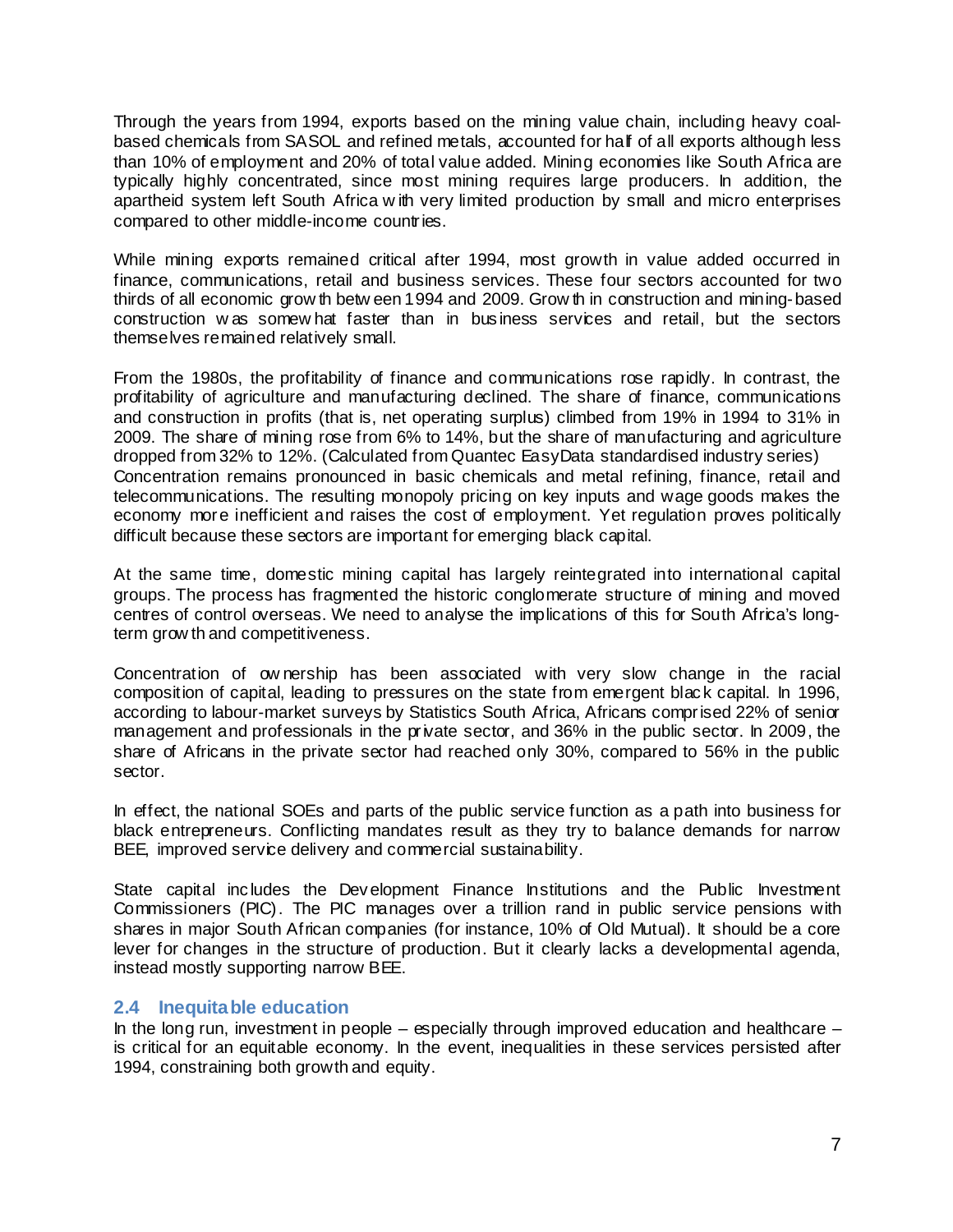As the follow ing chart shows, in the '00s education levels in South Africa still compared poorly with other middle-income countries, especially those in Eastern Europe.

**Table 3. Education in South Africa compared to other upper-middle income countries, mid-'00s**



*Note:* \*South Korea is an upper-income country . *Source:* UNDP, indicators for the Human Dev elopment Report 2009, downloaded from www.undp.orgin May 2010.

The transition to democracy brought substantial improvements compared to the past. In mid-2009, the average African aged betw een 16 and 30 had almost ten years of education, compared to eight years for those older than 30. The average non-African of w orking age had over 11 years of education.

Even so, the educational system generally reproduces inequalities based on class and race. Many historically African schools, particularly in the rural areas, provide very poor education. Too often, they still have poor-quality educators, inadequate administrative support or insufficient teaching materials, including textbooks. Most cannot provide courses relevant to the modern economy, notably around design, computers, science and mathematics.

In contrast, about a tenth of the population enjoys first-rate schooling, rooted in the educational system historically established for non-Africans. Formerly white, Coloured and Asian schools accounted for 70% of matric passes in the mid-'00s.

## **2.5 Household Food & Nutrition Security – "Food for all"**

Food and nutrition security for all is a foundational goal. It is a fundamental building block for human participation. Unlike many other poverty reduction interventions, food and w ater are essential to life, to economic participation and therefore inclusive growth. Nutrition is the key foundation that influences effectiveness of other interventions.

Household food insecurity, or hunger, has fallen dramatically since 2001. According to the General Household Survey, 20% of children and 25% adults said that they were hungry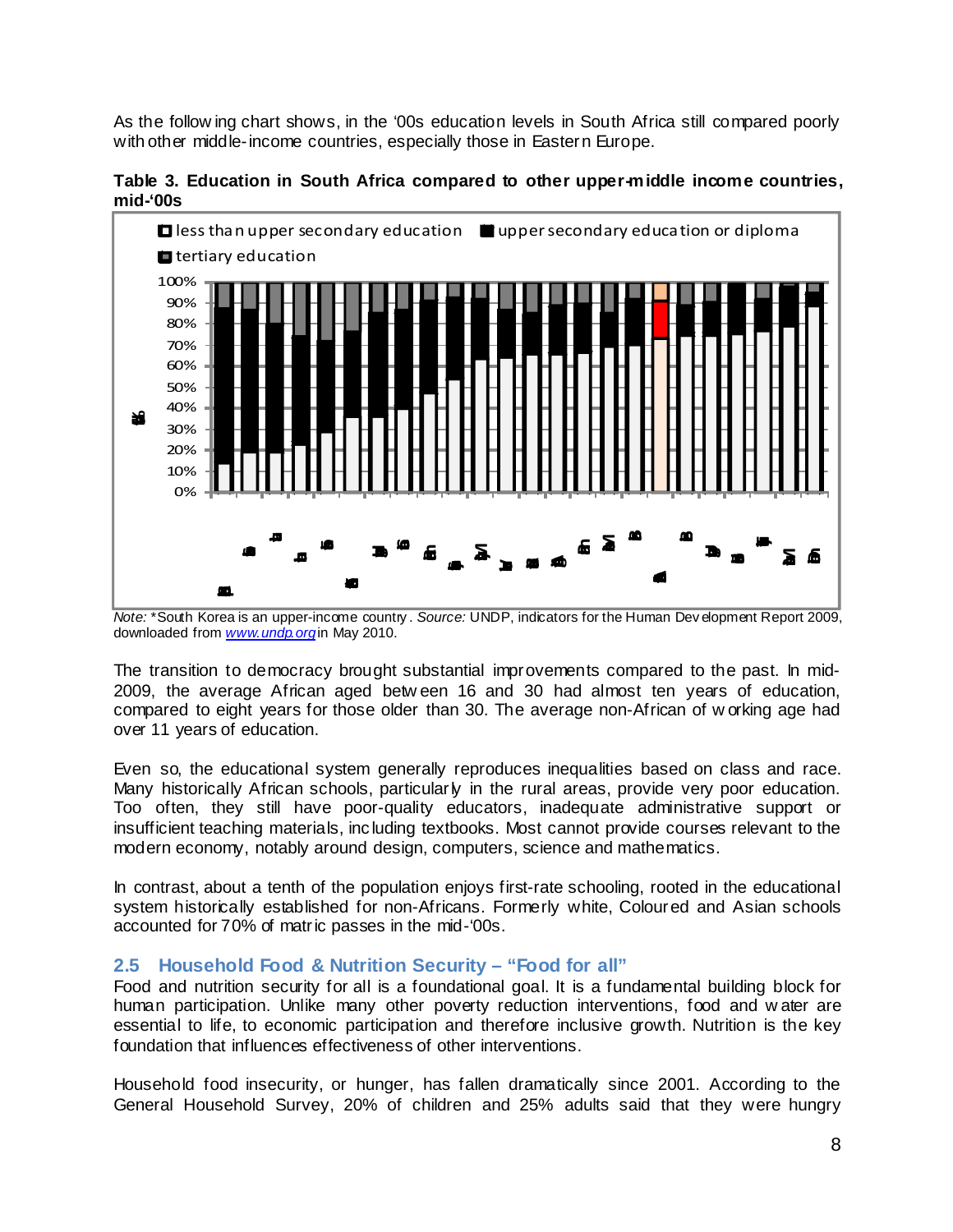'sometimes', 'often' or 'alw ays' in 2002. By 2007, 12.2% of children and 10.6% of adults said they w ere hungry. This seems to largely be explained by the expansion of social grants. Some reversal in these gains is probable in the context of the economic downturn, with the loss of 770,000 jobs.

However, there is still widespread nutrition insecurity, or a "hidden hunger". It is much more significant than many realise. Although the experience of hunger has fallen, micronutrient counts have not improved dramatically, w ith the exception of folic acid. The population needs both sufficient calorie and nutrition intake to achieve potential. Although child hunger has fallen dramatically, indicators of under-nutrition have not noticeably improved. Stunting (inadequate grow th in height) affects 1 out of 5 children, and improved marginally betw een 1999 and 2005. This is a sign of chronic malnutrition. One in ten children w as underweight for height in 2005. There are signs of rising "w asting", which is an indicator of transitory food insecurity.

The National Food Consumption Survey of 2005 found that 52% of the population w as hungry and that 33% were at risk. The HSRC drew together nutritionists and economists to ask w hat proportion of the population could afford a minimum basket of nutritionally balanced food. It found that 50% to 80% of the population could not afford to do so  $^1$ . The critical difference is whether a person feels satiated (they did not go to bed hungry) or w hether a person is consuming sufficient nutrients. This is sometimes called 'hidden hunger' as most people do not link their under-nutrition w ith their experience of being tired or ill. Many poor households mainly consume low nutrient starches so they feel full, and are not aw are of a shortfall. However, it is a very serious gap that must be addressed if there is an intention of achieving 'inclusive' and 'developmental' growth.

Food insecurity is not only a rural question, since a large proportion of seriously hungry people live in the metropolitan areas, especially Johannesburg, Ekurhuleni, Cape Tow n and OR Tambo. How ever, there are rural dimensions, w here for example, rural households pay more for the same food basket than in the urban areas.

Addressing household food and nutrition security is an extremely low cost way of underpinning livelihoods, well being and developmental growth. It will help bring dow n the future costs of health care and improve education outcomes. Inclusive grow th is impossible without it. Solutions w ill involve a combination of social and economic interventions – including industrial interventions for food fortification and supplementation, food storage, food production, and pricing through the value chain.

### **2.6 Constraints on economic growth**

In addition to deep inequalities, South Africa faces four major obstacles to sustained growth: over-reliance on short-run foreign capital inflow s; shortfalls in core economic infrastructure; high levels of emissions; and a difficult international environment.

## *2.6.1 Dependence on short-run capital inflows*

Through the mid-'00s, growth was associated w ith a high deficit on the current account as a result of large inflows of foreign capital into the equity and bond markets. The credit crunch in late 2008 led to a sharp drop in capital inflows, but they remained high compared to the early '00s and began to recover in 2009.

<sup>&</sup>lt;sup>1</sup> A minimum nutritious food basket would have cost R 262 per adult equivalent per month at 2005 prices, and we estimated that households spend between 35% and 70% on food as a proportion of their total expenditure.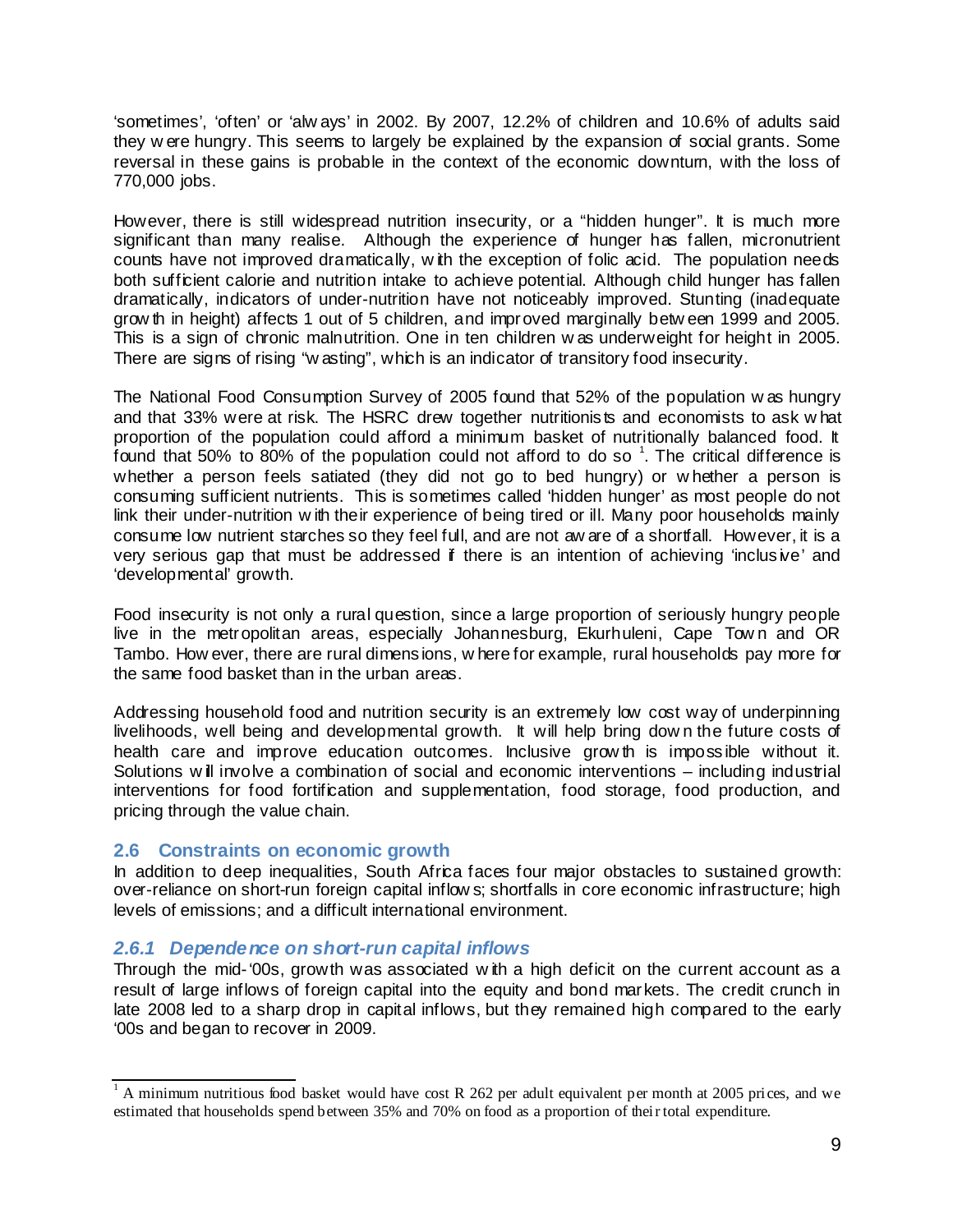

**Table 4. Balance on financial account as percentage of the GDP, 1990 to 2009**

*Source:* Calculated f rom, Reserv e Bank. *Quarterly Bulletin*, March 2010, and historical data downloaded f rom www.reserv ebank.gov.za

These capital inflows came at a heavy price.

- They increased the value of the rand, limiting the overall competitiveness of the economy. By mid-2009, despite the global recession, the rand had climbed back to 2006 levels. As a result, economic output recovered more slowly because exports were more expensive and imports cheaper.
- The combined cost of dividend payments and interest paid abroad climbed from 1,8% of the GDP in 1994 to 3,2% in 2007. In 2007 and 2008, net income payments abroad accounted for some 44% of the deficit on the current account.
- Capital inflow s were associated w ith declining private (although not public) savings, apparently because of a combination of increased dividend payments abroad with low er interest rates encouraging higher borrow ing. Yet experience show s that only countries with high domestic savings rates have sustained long-run grow th.
- Portfolio investment from abroad w as highly unreliable, leading to unpredictable fluctuations in both the stock market and the value of the rand.

## *2.6.2 Bottlenecks in economic infrastructure*

In the early '00s, South Africa experienced deteriorating reliability and rising costs for economic infrastructure. Essentially, it encountered a common post-colonial dilemma: the need to maintain bulk infrastructure and logistics w hile extending services to households that were historically deprived. In response, post-colonial governments w orldw ide, like South Africa, initially neglected depreciation in existing infrastructure.

For South Africa, the bill came due in the mid-'00s, as growth put increasing pressure on electricity, rail, roads, water and telecommunications. In response, the state moved rapidly to spend more on infrastructure. Public investment climbed from under 4% of the GDP in 1994 to over 9% in 2009. It played a key role in the government's counter-cyclical response to the international economic dow nturn.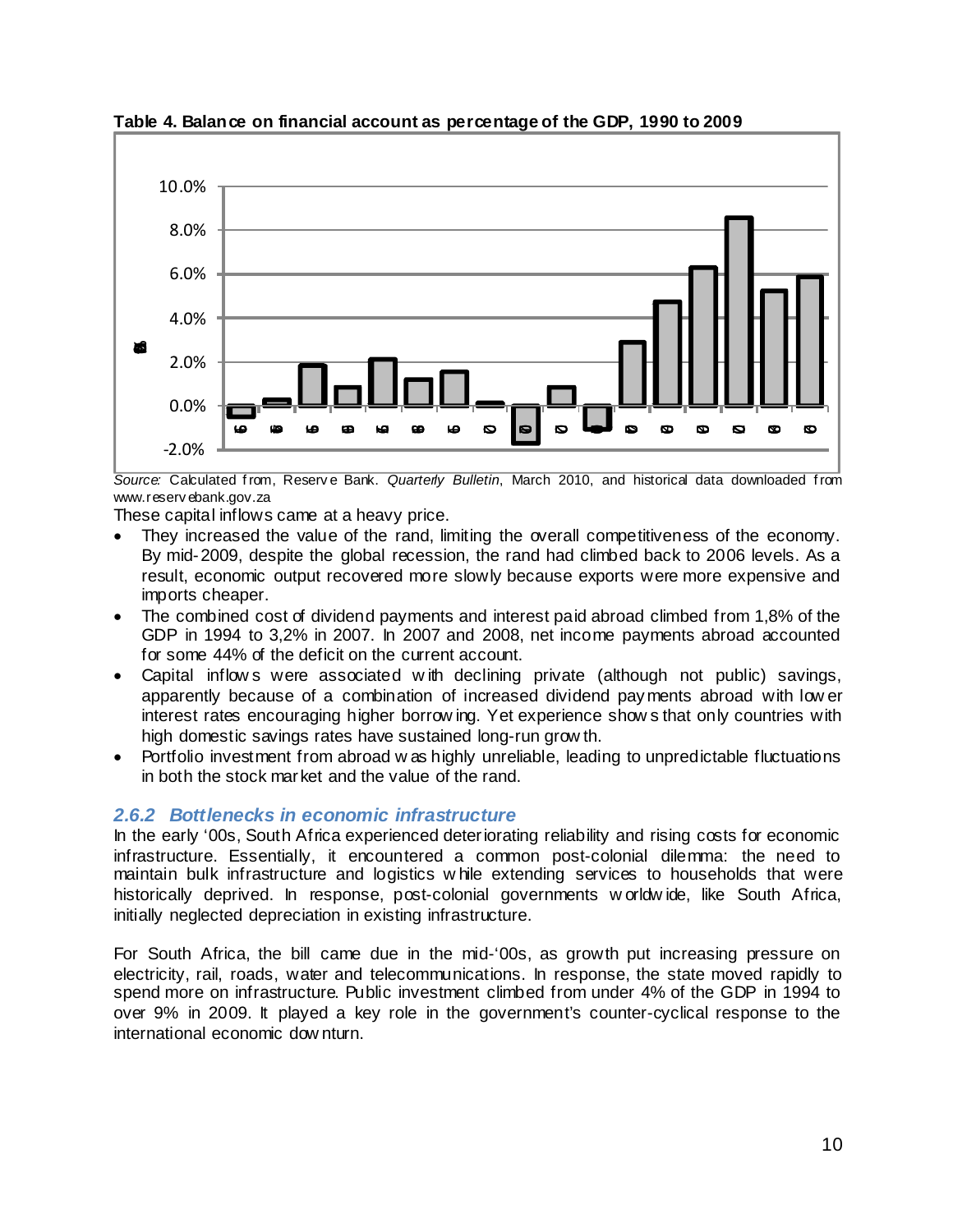

**Table 5. Gross fixed capital formation by type of organisation, seasonally adjusted at annual rates in constant (2005) rand, 1999 to 2000**

*Source:* South Af rican Reserv e Bank. *Quarterly Bulletin.* March 2010. Downloaded f rom *www.reservebank.gov.za* in May 2010.

The sharp rise in public investment in economic infrastructure was critical for long-term growth. But the state still lacks a clear policy on how to finance it without imposing tariff increases that steeply affect production costs and poor households.

## *2.6.3 High emissions levels*

South Africa has very high emissions for its level of economic output. This situation arises mostly because of the importance of the mining value chain, which tends to be energy intensive, rather than particularly dirty electricity generation – although the dependence on coal-generated energy doesn't help. For instance, the aluminium smelters use around 5% of the country's total energy supply, but contribute just 3% of net exports.

## *2.6.4 The international context*

Efforts to address structural problems that constrain growth and sustain inequality are made much more difficult by South Africa's position in the world economy.

Economies that have grow n rapidly over long periods have generally been situated in dynamic regions. Regional grow th supports development of international logistics networks as w ell as providing markets. In contrast, South Africa is located in a less developed neighbourhood. The rapid economic decline in Zimbabw e in the '00s, in particular, reduced regional demand and made it harder to develop infrastructure (such as undersea cables) to the rest of the w orld. It also spurred migration into South Africa.

More broadly, the global crisis brings uncertainty about the course of development over the next 15 to 20 years. For the past 50 years, industrialisation in Asia depended heavily on demand for consumer goods, especially clothing and appliances, in the North. The current crisis points to sustained limits on demand from Europe and the U.S. While growth in new centres in the global South – notably China, India and Brazil – could prevent a long-run global slowdown, these economies are more open to exports of commodities and capital goods and services than to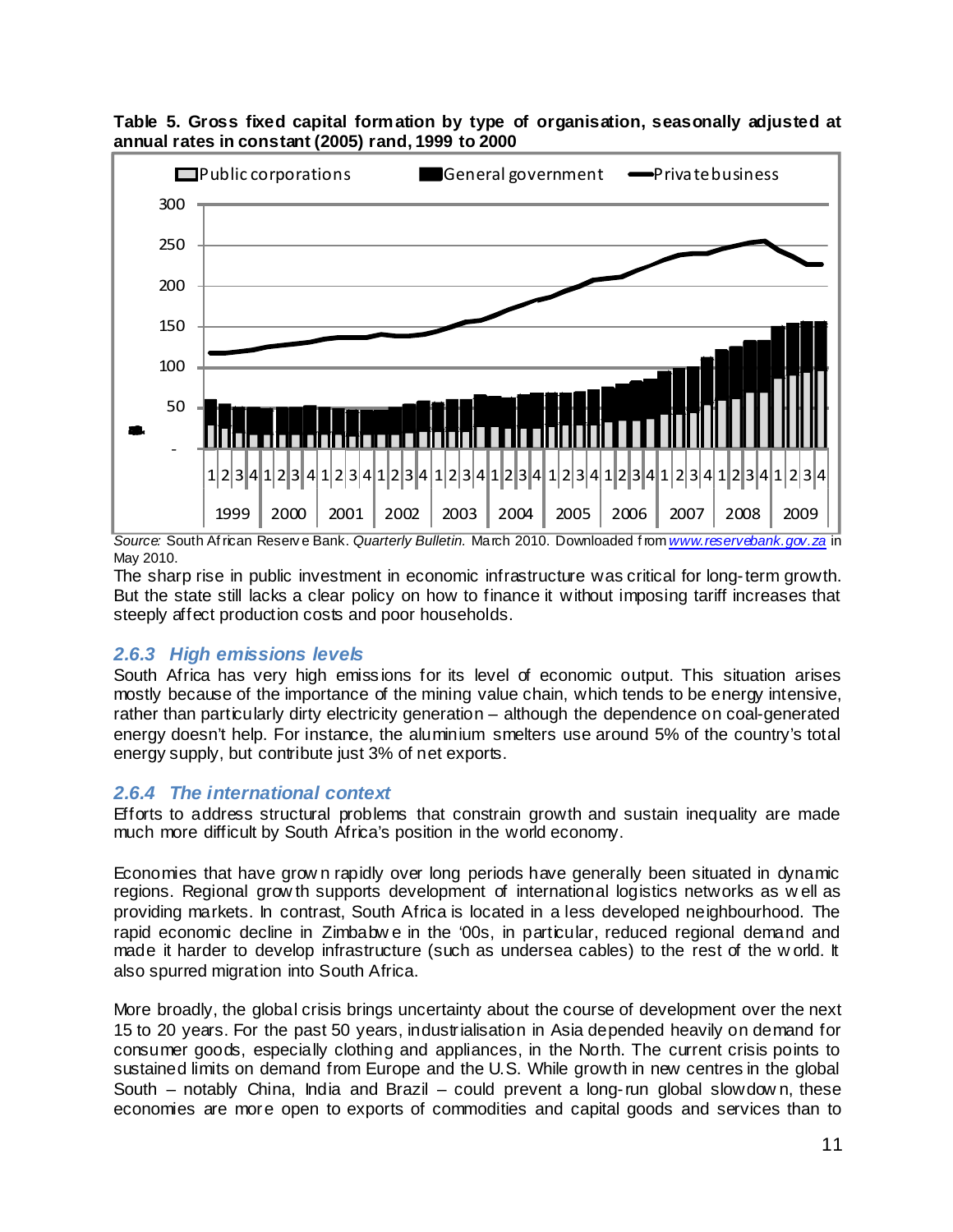consumer manufactures. By extension, South Africa cannot simply copy Asia's path to industrialisation based on manufactured exports.

# **3 Toward a growth path for decent work**

## **3.1 The overall strategy**

The pillars of an effective long-term, sustainable and increasingly equitable development strategy are:

- Government fulfils core state functions that are required for sustained economic growth, especially through supportive fiscal and monetary policy, adequate infrastructure and social services and efficient regulation.
- Diversification of the production structure to maximize employment creation in the short and medium term w hile laying the basis for long-run, increasingly know ledge-based grow th.
- Increased equity and social mobility through broader ow nership of assets, career pathing and access to skills for w orkers, and more merit-based access to quality education, including tertiary degrees, as w ell as discouragement of conspicuous consumption by the rich.
- Social protection linked to active labour market policies to protect the poor and permit greater economic responsiveness. The cost of living and quality of basic services enables the majority to achieve an acceptable standard of living.

Focusing on the proposals here would require modifications to current government programmes. Amongst others:

- 1. In the short and medium term, industrial policy w ould emphasise labour-absorbing sectors geared largely to domestic and regional demand, with consistent but much more gradual encouragement of high-tech and dynamic industries as a more long-term aim.
- 2. "Vanity" projects that promise but cannot deliver a qualitative step up in some area of development would have to be eliminated.
- 3. Requirements for narrow BEE w ould be more limited, w hile incentives and support for employment equity, collective ownership, small and micro enterprise and local procurement would increase.
- 4. The state would have to secure greater alignment across all the spheres, agencies, SOEs and DFIs. SOEs and DFIs w ould have to become far more transparent in their management and pricing. SOEs in network industries achieve world class services.
- 5. Training and education systems w ould have to increase the emphasis on improving basic education in poor communities combined with measures to improve social mobility and legitimacy by ensuring more merit-based access to Model C and tertiary education. Access to quality further education and training and internships to improve employability would have to be dramatically expanded.

Development in itself changes possibilities and needs over time. South Africa requires a longterm strategy in large part because it is important to be clear about what is possible and necessary in the immediate, medium and long term. In the case of employment creation, for instance:

- In the very short run, and in the context of the dow nturn, substantially expanding employment will require that the state directly pay for it, through either through public employment schemes or tax and other subsidies to private actors.
- In the medium term, the state can encourage grow th in sectors that will create employment on a mass scale – essentially the agricultural value chain, services and some light industry.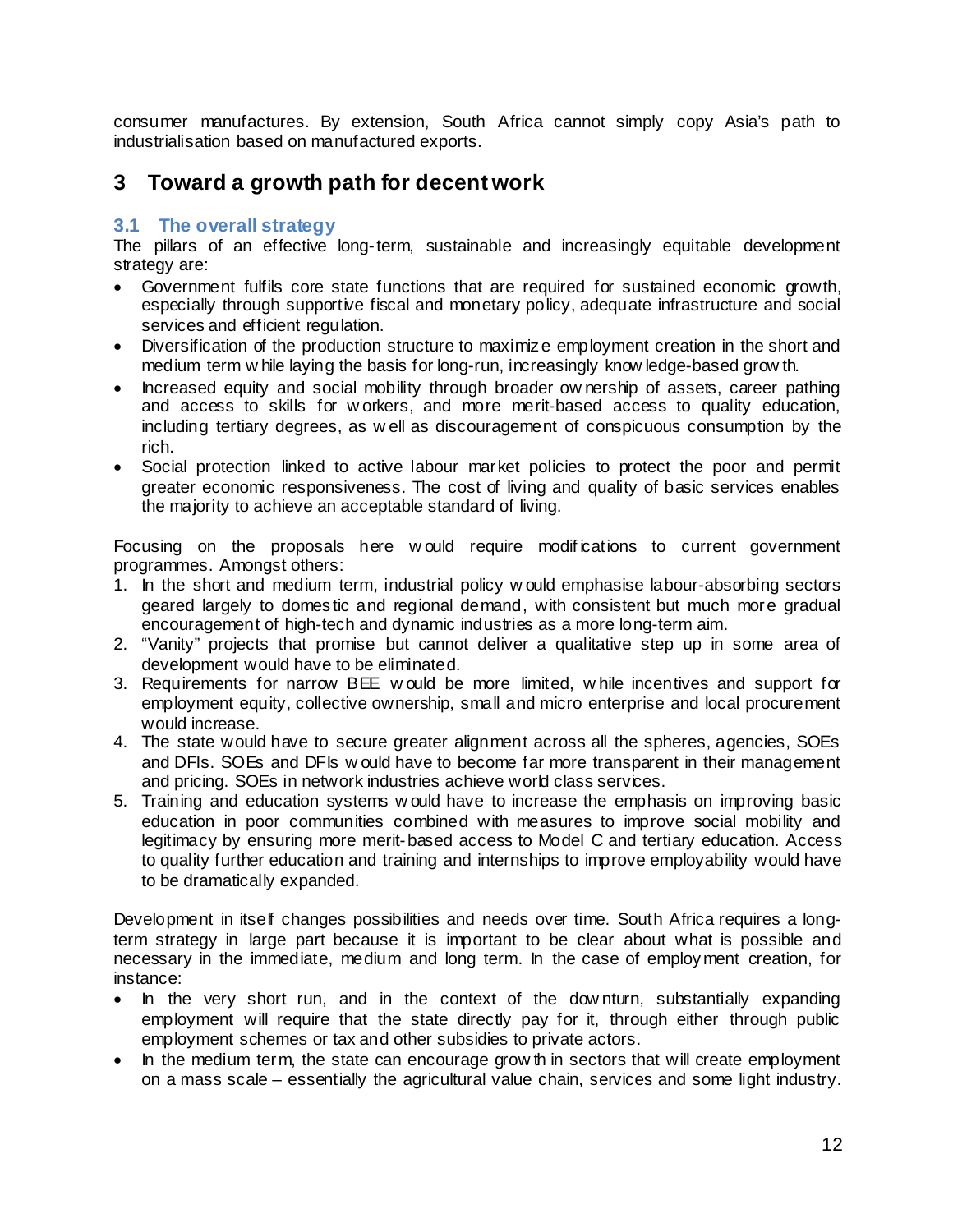These sectors can generate some exports, but are mostly geared to domestic and regional demand.

• In the long run, as full employment is achieved, the state has to ensure an increasingly knowledge-based economy in order to raise productivity and ensure competitiveness.

### **3.2 Specific programmes**

We here identify key interventions for a more equitable grow th path. In each case, we suggest important phases.

### *3.2.1 Supporting sustainable growth*

Sustained grow th requires both supportive macro-economic strategies and micro-economic interventions to enhance the overall efficiency of the economy.

In the very short run, the core priorities are:

- 1. Maintaining a counter-cyclical fiscal policy, taking into account the constraints posed by the high budget deficit.
- 2. Finding ways to ensure a more competitive currency. As discussed below , a central debate is whether South Africa should tax short-run capital inflows.
- 3. Ensuring the timely completion of the Transnet and Eskom build programmes as w ell as the undersea cables now underway, and moving urgently to step up funding for maintenance of electricity and water at municipal level. The use of tariffs to pay for infrastructure investments must be reviewed to avoid excessive costs to producers and households while ensuring adequate funding.
- 4. Introducing a regulatory and project assessment process in government that ensures government programmes align w ith the decent work agenda and avoid unnecessary costs and delays.
- 5. Introducing measures that rapidly improve health and well-being. An important first step w ill be to strengthen household food and nutrition security. This can be achieved w ithin a short space of time, at very low cost, but can make an important contribution to promoting preventative health care, returns to education, and labour market participation. The first steps w ould focus on ensuring that young mothers access social grants, vitamin A distribution, and effective food fortification.

In the medium term, the state should address other costs to the economy. Specifically, it should

- 1. Ensure that netw ork industries move towards a global benchmarks in pricing and efficiency in support of industrial grow th, employment and labour market participation. Foresight infrastructure needs both to align on-going expansion and maintenance w ith economic requirements and to identify where a step-up in quality is possible In telecoms, water, transport and energy.
- 2. Do more to ensure the skills and education systems meet economic needs. The skills development system should prioritise systems to identify and address genuine skill bottlenecks as w ell as the provision of real opportunities for ordinary w orkers on a qualitatively larger scale. In education the core economic needs are to upgrade education in poor communities and to substantially improve access to computer training, design, science and maths.
- 3. Develop a more efficient and effective healthcare system that reduces the high price of private care for skilled w orkers w hile ensuring more timely and quality care for the majority. Strengthen preventative health care through improved household food and nutrition security. In the medium term, this will involve education, competitive pricing through the value chain, people's restaurants, improved feeding schemes, improved food storage, and home food production, amongst other interventions.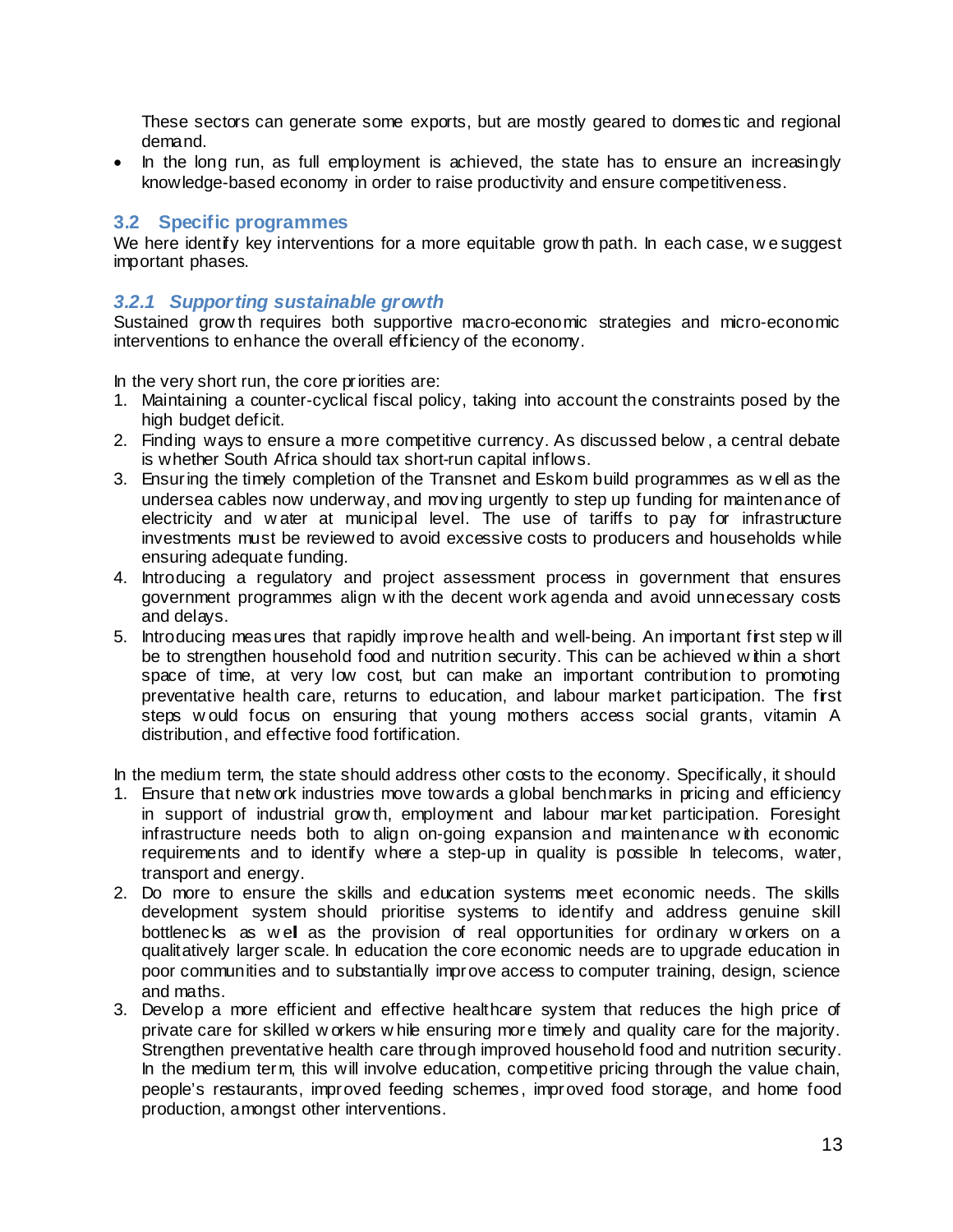4. Initiate a plan w ith clear benchmarks and timeframes to reduce the emissions intensity and energy intensity of the economy.

### *3.2.2 Transforming the production structure*

Government strategies on the production process should reflect real needs and developments.

- In the short run, new employment creation can arise mostly from counter-cyclical expenditure and the public sector itself, including state-run employment and production schemes.
- In the medium term, it is possible to expand employment substantially in light manufacturing, the agricultural value chain and high-end services (health, education, softw are, BPO, etc.) Industrial clusters in key industries – such as mining inputs – should be strengthened. At the same time, growth in these industries should both provide new sources of exports and reduce the cost of w age goods, improving overall economic efficiency as well as food security and living conditions for poor communities.
- In the long run say, 15 to 20 years from now economic grow th should derive mostly from knowledge-based industries. South Africa's strengths in this area centre on the production of capital goods and structural products for the mines and construction; heavy chemicals and pharmaceuticals; niche agriculture and agro-processing; and waste reutilisation. Ultimately, these sectors should contribute a growing share of exports.

Measures that can support a more labour-absorbing production structure in the short run include the Community Works Programme, the EPWP employment incentive and public employment schemes in general; the immediate introduction of preferential procurement points for local producers instead of imports; and employment subsidies, for instance a tax credit for new jobs or support to labour market matching services. In addition, the state could in the short term upgrade the conditions of farmworkers and haw kers, as particularly low income groups, by helping farmw orkers set up unions and helping haw kers access better supplies and markets. In the medium term, the state can support employment creation through:

- A review of industrial and agricultural policy to ensure they support large-scale employment creation. Critical programmes include development of sector strategies for education, health and other high-level services (w hich can also compete on export markets); comprehensive support for agricultural smallholder schemes and market gardening, w th a fundamental reorientation of land reform and agricultural programmes to support them; and production of wage goods, including basic appliances, transport equipment and processed foods, targeted initially at South Africa and the region.
- Qualitatively upgrading SOE and government procurement capacity so as to give adequate lead times to local producers, enabling them to compete with imports.
- Integrated rural development strategies that take into account the actual potential of different parts of the country.
- A comprehensive regional development strategy to sustain economic and political stability in southern African as the basis for maintaining markets for South African goods.

While shifting the medium-term emphasis to employment creation, the state must lay the basis for long-term growth in more know ledge-intensive activities. A critical step is to ensure a step-up in higher education, research and innovation systems over a 20-year planning horizon.

## *3.2.3 Promoting equity*

Strategies to enhance equity include:

• Strengthening the asset base of poor communities and households by providing housing and infrastructure w ith an emphasis on urban densification.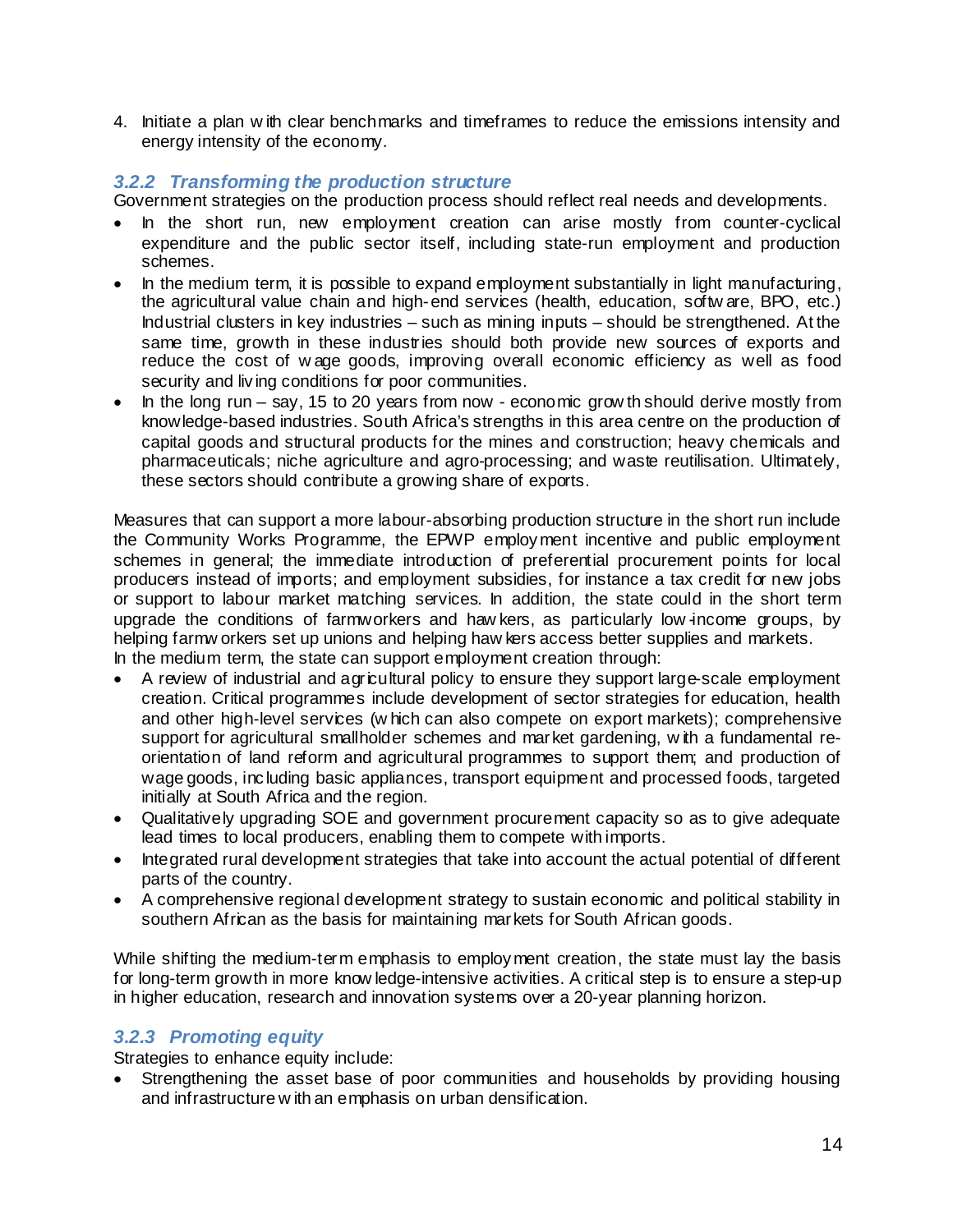- Making big private business more socially accountable, for instance through competition policy, by amending the Companies Act to support greater transparency and broaden representation on boards of directors, and by requiring greater transparency and accountability from SOEs and DFIs.
- Supporting social mobilisation through the Community Works Programme and generally restructuring state delivery programmes to encourage collective action by communities.
- Requiring that a significant proportion of all places in Model Cs be allocated to households unable to pay the fees, based on merit and/or w here the parents w ork.
- Discouraging conspicuous consumption by the rich through taxes on luxuries such as highpow ered cars and homes as well as consistent messaging and leadership by example by the government and the Alliance.

In the medium term, greater equity of opportunity and w ealth can be achieved through

- More representative higher education, with improvements in historically African universities' undergraduate education and greater access to historically non-African schools for students from poor communities through bridging programmes and radically reduced fees.
- Improved basic education in schools in poor communities, based on targeted upgrading of educators, buildings and access to teaching materials.
- A revision of Broad-Based BEE to encourage a qualitative expansion in collective ow nership, including w orker shareholding schemes, community trusts and active worker control of retirement fund investments. The co-op strategy should be revisited to ensure it provides far more effective support for co-operatives, especially in marketing, housing and services, in close collaboration with the labour movement, churches, municipalities and public employment schemes.
- A significant expansion in smallholder schemes in agriculture and growth in other SMMEs, especially in services and light manufacturing.

In the long run, the aim should be equitable access to quality education at all levels, irrespective of race, location or income level; collective ow nership should account for a significant share (at least 20%) of assets in the formal sector; and small and micro enterprise should contribute at least 10% of the GDP.

## *3.2.4 Social protection*

Social protection aims primarily to address poverty and to minimise the impact of economic dow nturns and structural change on workers and the self employed.

Currently, social grants for children, the aged and disabled form a critical element in reducing poverty. They should be guaranteed to increase at the rate of inflation. Unemployed adults, how ever, are only eligible for public employment schemes that currently reach at most one in four unemployed people for a few months at a time.

In the very short run, the expansion in Community Works Programmes and the EPWP Employment Incentive can both address this gap in coverage and empow er communities to identify and meet their needs. The expansion of this programme could target, say, the poorest 40% of wards by 2015, w ith adequate funding for both the establishment of strong community structures, non-governmental organisations, as well as long-term although low -level employment on a large scale.

In the medium term, a social protection system that supports equitable economic grow th would require: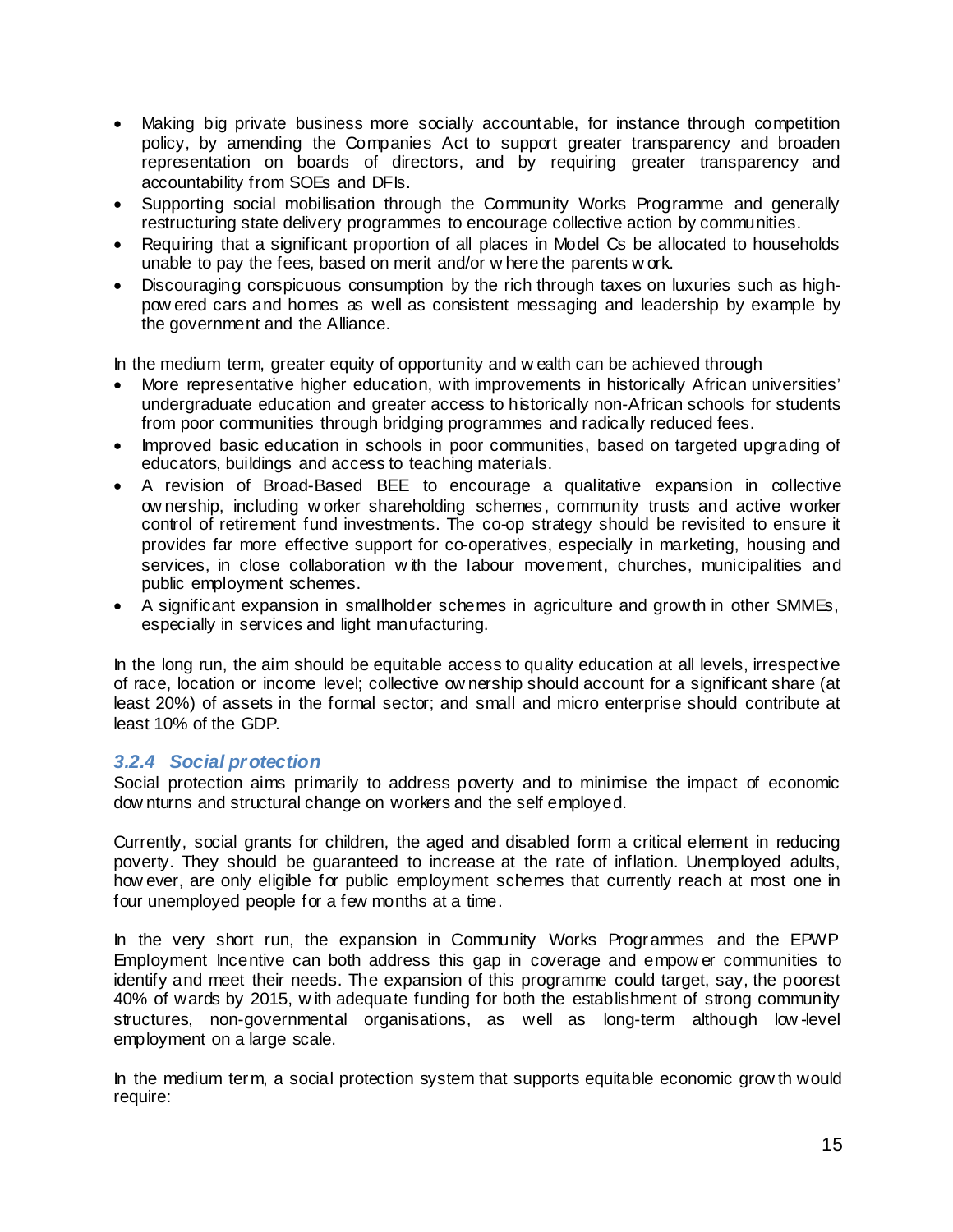- 1. Measures to enable lower-level workers to take advantage of changes in the structure of the economy especially by providing skills development as w ell as improving access to the UIF. This would require rigorous implementation of the SAQA/SETA /ABET systems based on a thorough review .
- 2. Development of social funds to enhance household savings on the Singapore model. That is, the retirement fund system should be linked to a higher savings levy for middle- and upper-income workers that could be used to finance only education and housing in addition to retirement.
- 3. Identify low cost, high impact interventions that dramatically improve w ell-being and economic inclusion. A first step should involve more attention to improving household food and nutrition security. Food security is a key outcome of the performance targets to be met by the Minister of Rural Development and Land Reform. It is necessarily a multi-sector intervention, requiring commitments by both the social departments such as health, education and social development, by the economic departments such as the dti, EDD (competition commission), DA FF and DRDLR, as well as by the National Treasury and the Presidency (Planning and M&E).

In the long run, the aim w ould be to reduce poverty to the international norm of 10% or less.

# **4 Some debates**

## **4.1 The balance of power and ownership**

Any effort to bring about a more equitable economy affects but must also operate within the balance of pow er in the economy. That means that there will be lobbying and push back from existing centres of pow er as w ell as the potential beneficiaries of alternative policies.

More radical proposals inevitably bring greater risks, specifically around capital flight, loss of skills and destabilisation of production structures. We need to assess these costs against the promised gains. A particular problem is that business typically exaggerates the potential risks and costs, while proponents invariably ignore or downplay them.

A specific issue on the table is nationalisation of the mines and of land. Debates on this subject are vexed by the fact that nationalisation takes many different forms. We need to ensure that proposals become more specific about (a) who w ould end up ow ning the assets, (b) who would manage them, and with what purpose, (c) w hat w ould be the costs to the fiscus and the economy, and (d) w hat would be the risks of failure as well as the benefits of success.

The Zambian experience with nationalising the mines points to some of the risks. Zambia nationalised the copper mines, which supplied 90% of its exports, in the early 1970s. It ended up hiring back the multinational copper companies to manage them. As international copper prices fell, the companies enjoyed guaranteed management fees w hile the state had to bear the losses to the mines.

A second ownership debate has emerged in the context of BEE. This debate relates more to what we understand under equitable ow nership. Do w e mean that capital should become more representative, with more black managers and ow ners? Or do we mean that more South Africans should have an ownership stake in the formal economy?

The dti's Broad-Based BEE policy seeks to balance these claims by providing points for

- 1. Narrow BEE that benefits black investors
- 2. Skills development and employment equity to benefit workers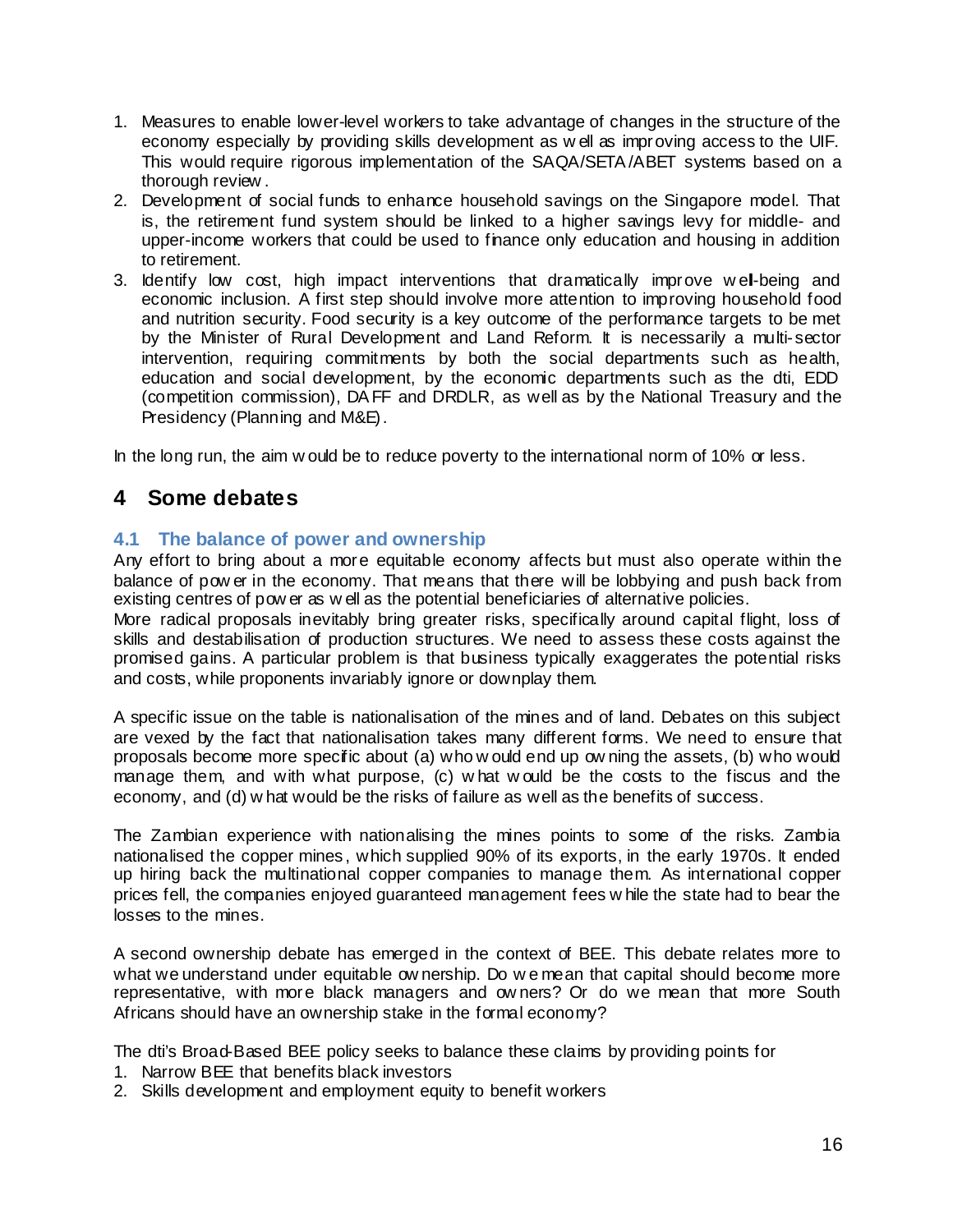- 3. Support for black-ow ned small and micro enterprise
- 4. Corporate social investment that generally benefits black communities.

Despite these formal requirements, implementation of BEE especially in mining and agriculture has tended to focus on empow ering individual black investors by compelling white-owned companies to sell them shares. There has been a specific attack on collective ow nership, through employee ownership schemes and pension funds, as being unable to ensure black control even though on paper they promote equality. As a result of this situation, companies now end up spending more to bring in individual black investors than they do for the broadbased elements of BEE.

A concern has also emerged that BEE policies require government agencies to favour blackow ned importing companies over local producers. That approach undermines efforts to expand employment and reduces the stimulus effect of counter-cyclical fiscal policies.

BEE policies could more effectively support overall economic equity, rather than just creating a more representative capital class, through:

- A requirement that all government agencies consistently communicate and incentivise all the elements in broad-based BEE, instead of prioritising individual black ow nership and management
- Revising the broad-based BEE codes to favour local producers, even if white owned, over importers, and ultimately linking BEE to sector strategies geared to large-scale employment creation
- Revising the codes also to explicitly prioritise collective ow nership by workers or communities, instead of favouring individual entrepreneurs.

### **4.2 The structure of production**

There is broad agreement within the Alliance and the state that agriculture and light industry can generate employment. The government has identified nine broad areas w ith potential for employment creation - infrastructure development; climate change and the green economy; industry, specifically the traded-goods sector; know ledge economy activities; rural development, agriculture and agro-processing; tourism and BPS; social economy development; the mining value chain; and the public sector.

Disagreement has emerged around the following issues.

- 1. Can or should the state do more to directly support employment creation and grow th in the service sectors, w hich include for instance health, education, finance, information and communications, transport, security and business services? Some economists, and in some interpretations IPA P 2, argue that these sectors are inherently unproductive. By extension, the state should focus on expanding manufacturing, mining and agriculture even though they do not generate most new jobs. Other economists say that only some of the services – like some industries w ithin manufacturing – should be considered unproductive; these include finance, advertising and military production. In this view , the state must do more to support growth in productive services because they are relatively labour intensive and therefore can create more employment.
- 2. How should the state divide its support betw een improving productivity and employment creation? In the long run, competitive economic grow th requires more know ledge intensive and efficient production. As productivity increases, how ever, less labour is required for each unit of production, so only rapidly increasing demand will ensure higher employment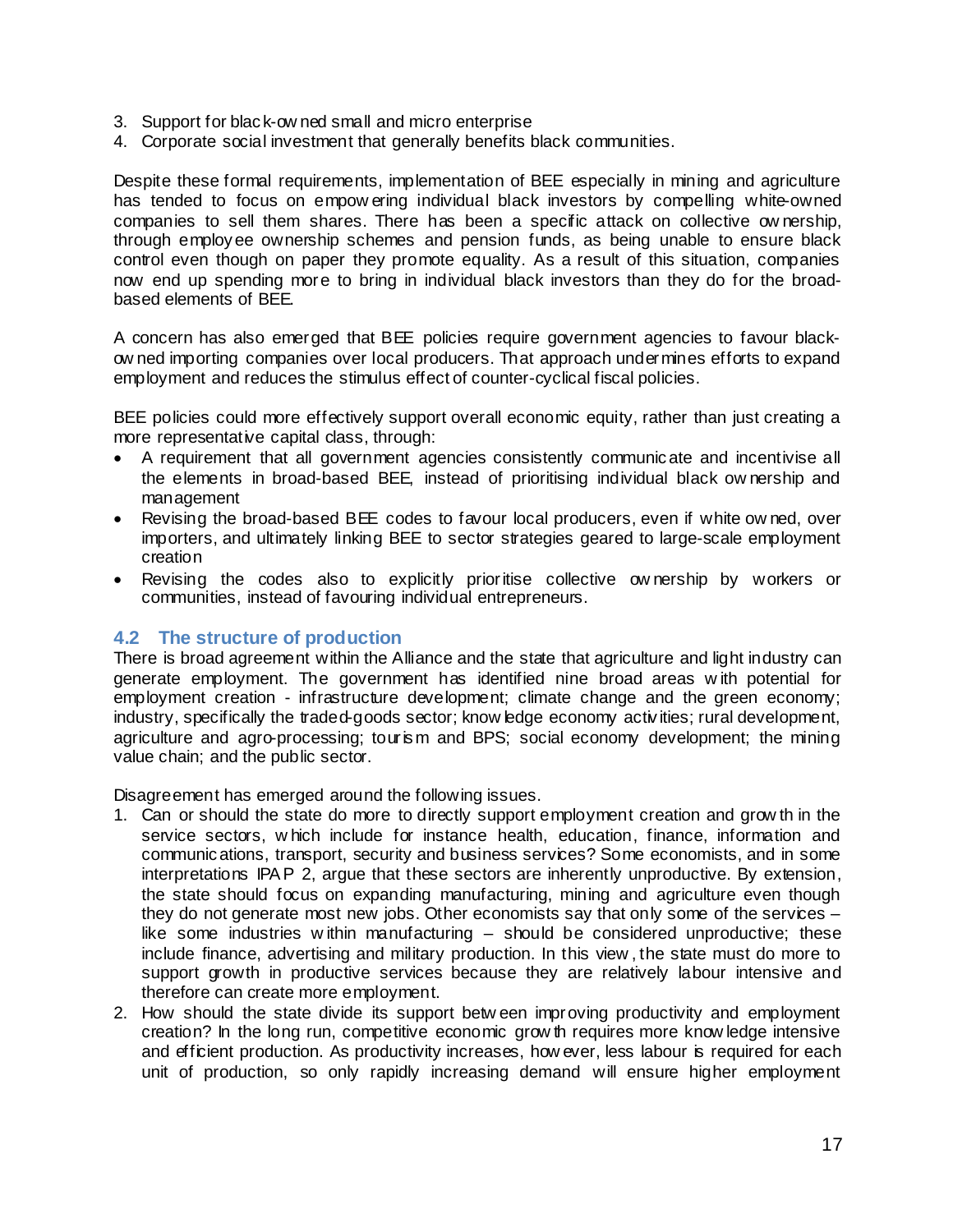creation. In the event, the lion's share of industrial subsidies currently goes to the auto industry, w hich creates relatively few jobs.

- 3. What should government policy be on mining? In the long run, the economy has to move aw ay from its dependence on mining-based exports – but that cannot be achieved overnight. Currently, government has essentially emphasised beneficiation, narrow BEE and improved environmental and safety outcomes. The state has made few commitments to providing the infrastructure, skills and policy framew orks required to ensure the industry continues to grow and diversify. The results became clear in the electricity crisis, when the mines shut down due to a shortage of electricity.
- 4. What should be done to improve the quality of work in marginal sectors, notably agriculture, low er level services such as domestic w ork and security, and the informal sector, w here most employment occurs in spaza shops and street haw king?
- 5. What should be done to reduce the energy intensity of the SA economy?

## **4.3 Settlement patterns and rural development**

Debates have also emerged around the rural development strategy, w hich forms a priority in the 2009 Manifesto. The main issues are:

- Is it possible to increase economic activity, employment and incomes in the former Bantustan regions? Alternative, are these areas so overpopulated as a result of apartheid that substantial out-migration to existing economic centres is unavoidable?
- Should land reform aim at creating livelihoods on a mass scale through smallholder schemes, as envisaged in the Polokwane resolutions, or should it benefit a smaller group of black commercial farmers, w hich is the likely outcome of the current demand-driven subsidy programme?
- What is the role of commercial agriculture in land reform? How do we balance the desire to sustain and grow agriculture as a major export industry, source of employment and food against the aim of achieving more equitable land ow nership?

### **4.4 The state and the economy**

Implementing a more effective development strategy requires a developmental state, in the sense of a state that can co-ordinate all its efforts around core developmental priorities and implement its programmes efficiently.

A particular problem is that groups with economic power can lobby the state, or even corrupt officials, to achieve favourable policies at the cost of broader transformation. The pressure comes mostly from large companies, backed by threats of disinvestment, and from black entrepreneurs, w ho use their personal contacts and the claim of equity to obtain political back up and funding.

For South Africa, specific challenges in this connection are:

- 1. Setting up legitimate and responsible processes to identify developmental priorities that are realistic and sustainable. That means they must be acceptable to the ANC's core constituencies while managing business in w ays that avoid a capital strike.
- 2. Continuing to bolster monitoring and evaluation in order to ensure that all agencies, including state-owned enterprise and financial institutions as well as the spheres of government, stick to core priorities w ithout being lobbied into projects that unnecessarily benefit the privileged or that cannot really deliver the promised benefits to the majority.
- 3. Making the economics departments respond to the concerns of capital appropriately and effectively by eliminating unnecessary costs and securing the provision of key inputs like infrastructure and skills w ithout compromising measures to bring about greater equity.